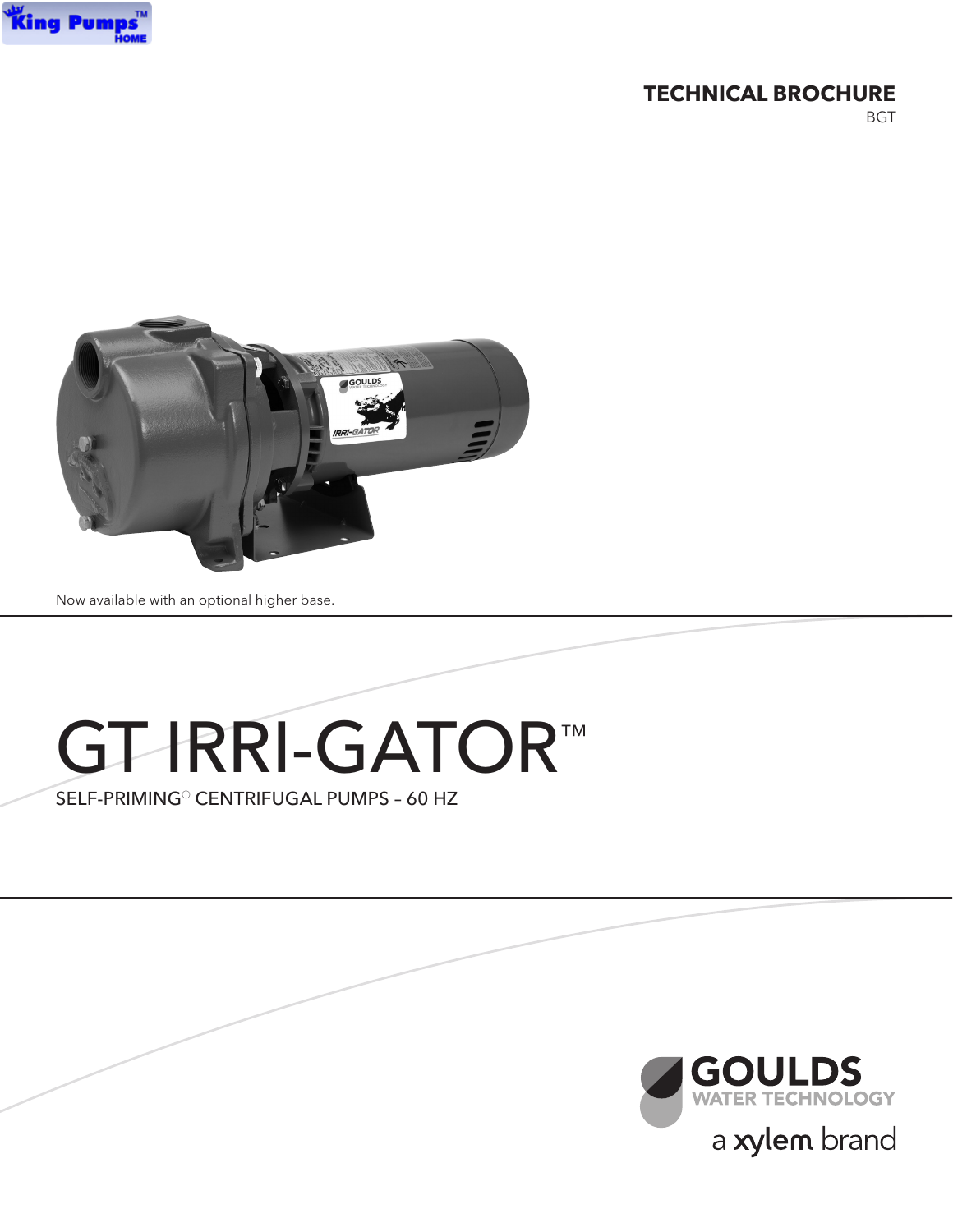# Goulds Water Technology

## Residential Water Systems

#### **FEATURES**

➀Self-Priming Design: Once pump is initially primed, filled with water, it will reprime when the water level rises above the end of the suction pipe.

#### Serviceable:

- Back pullout design allows disassembly of pump for service without disturbing piping.
- Two compartment motor for easy access to motor wiring and replaceable components.

Diffuser (Guidevane): Bolt down diffuser provides positive alignment with impeller. F.D.A. compliant, injection molded, glass filled Lexan® for durability and abrasion resistance.

Impeller: F.D.A. compliant, glass filled Noryl®. Corrosion and abrasion resistant.

Corrosion Resistant: Electro-coat paint process is applied inside and out, then baked on.

Casing: Cast iron, 4-bolt, back pull-out design. Openings for vacuum gauge and casing drain.

Powered for Continuous Operation: Pump ratings are within the motor manufacturer's recommended working limits. Can be operated continuously without damage.

Mechanical Seal: Carbon/ceramic faces, BUNA elastomers. 300 series stainless steel metal parts. Diaphragm prevents the seal from running dry.

#### **APPLICATIONS**

Specifically designed for the following uses:

- Lawn sprinkling
- Irrigation
- Air conditioning systems
- Heat pumps
- Water transfer
- Dewatering

#### **SPECIFICATIONS**

#### **Pump:**

- Pipe connections: 1½" NPT suction 1½" NPT discharge
- Capacities: to 110 GPM at 5 foot suction lift
- Heads: to 128 feet
- Reprime capabilities: to 25 feet suction lift
- Maximum working pressure: 125 PSIG
- Maximum water temperature: 140° F (60° C)
- Rotation: clockwise when viewed from motor end.

#### **Motor:**

- NEMA standard open drip proof
- 60 Hz, 3500 RPM
- Stainless steel shaft
- Single phase: ¾–1½ HP, 115/230 V; 2 and 3 HP, 230 V only. Built-in overload with automatic reset.
- Three phase: 230/460 V. Overload protection must be provided in starter unit. Starter and heaters (3) must be ordered separately.
- Optional TEFC motors are available. See price book for order numbers.



#### **AGENCY LISTINGS**



Canadian Standards Association



Tested to UL778 (except GT30\_)



Class 6853 01 - Low Lead Content Certification

#### **STANDARD ODP MODELS**

| <b>Model</b>     | НP             | <b>Phase</b> |
|------------------|----------------|--------------|
| GT07             | $\frac{3}{4}$  |              |
| GT <sub>10</sub> |                |              |
| GT <sub>15</sub> | $1\frac{1}{2}$ |              |
| GT20             | 2              |              |
| GT <sub>30</sub> | 3              |              |
| GT073            | $\frac{3}{4}$  |              |
| GT103            | 1              |              |
| GT153            | $1\frac{1}{2}$ | 3            |
| GT203            | 2              |              |
| GT303            | 3              |              |

Add on "S" suffix for extended base. See back page.

GT \_ \_ S with optional base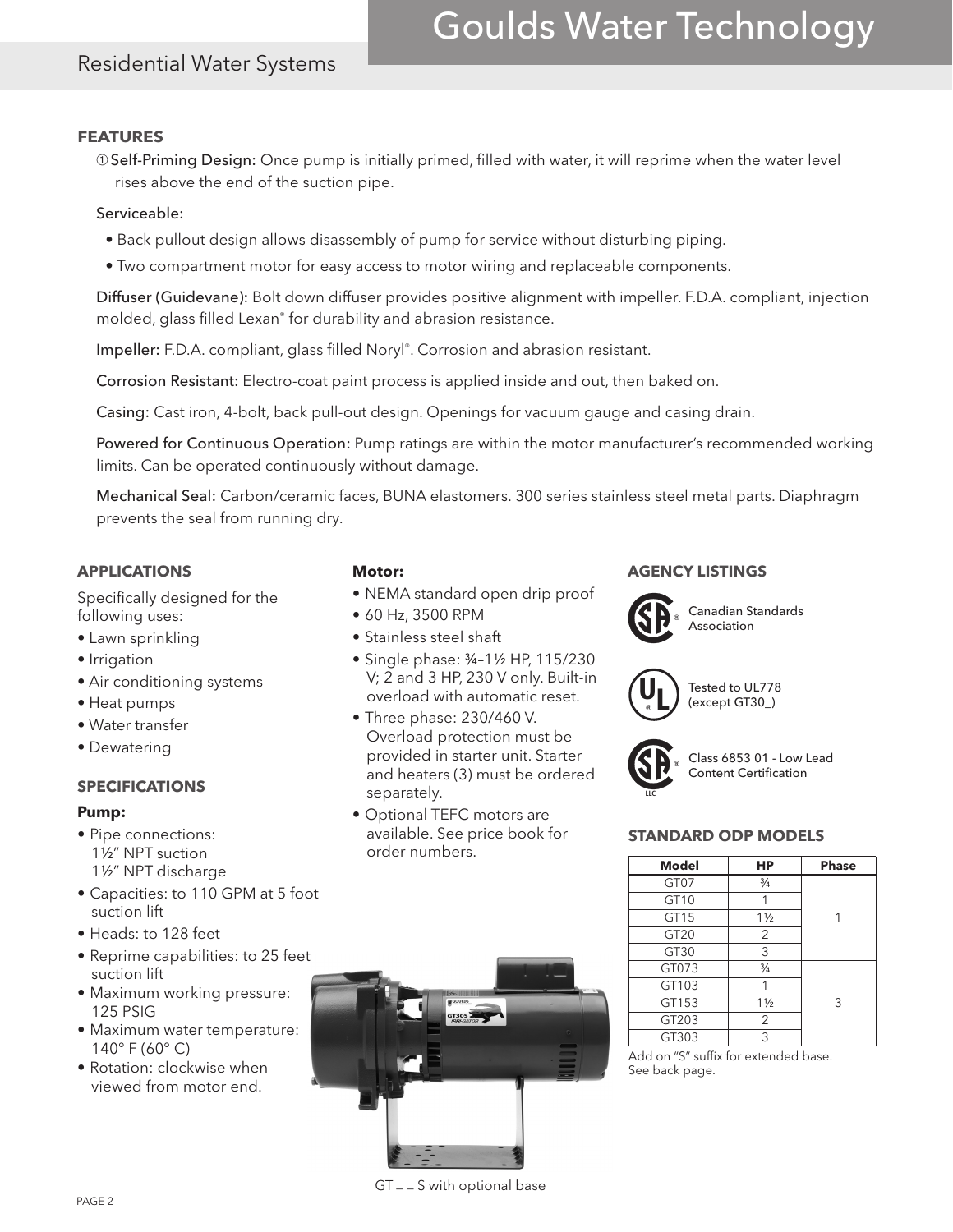# Goulds Water Technology

## Residential Water Systems



#### **PERFORMANCE CURVE**

Single and three phase have same performance.

#### **PSI Suction Lift in Feet Model Discharge Pressure 5 10 15 20 25** GT07/ 20 44 41 36 31 24 GT073 30 34 31 26 22 14 40 | 10 | 4 | 0 | 0 | 0 GT10/ 20 53 51 49 46 41 GT103 30 43 41 38 36 32 40 | 29 | 22 | 16 | 8 | 0 GT15/ 20 63 59 54 49 39 GT153 30 60 55 51 46 37 40 45 38 33 20 14 GT20/ 20 86 77 70 59 46 GT203 30 80 72 67 57 44 40 65 60 57 50 43 GT30/ 20 105 100 88 76 60 GT303 30 92 90 84 75 57 40 73 67 62 55 50

#### **PERFORMANCE RATINGS**

#### **SELF-PRIMING (AFTER INITIAL PRIME)**➀





Performance ratings are in GPM.